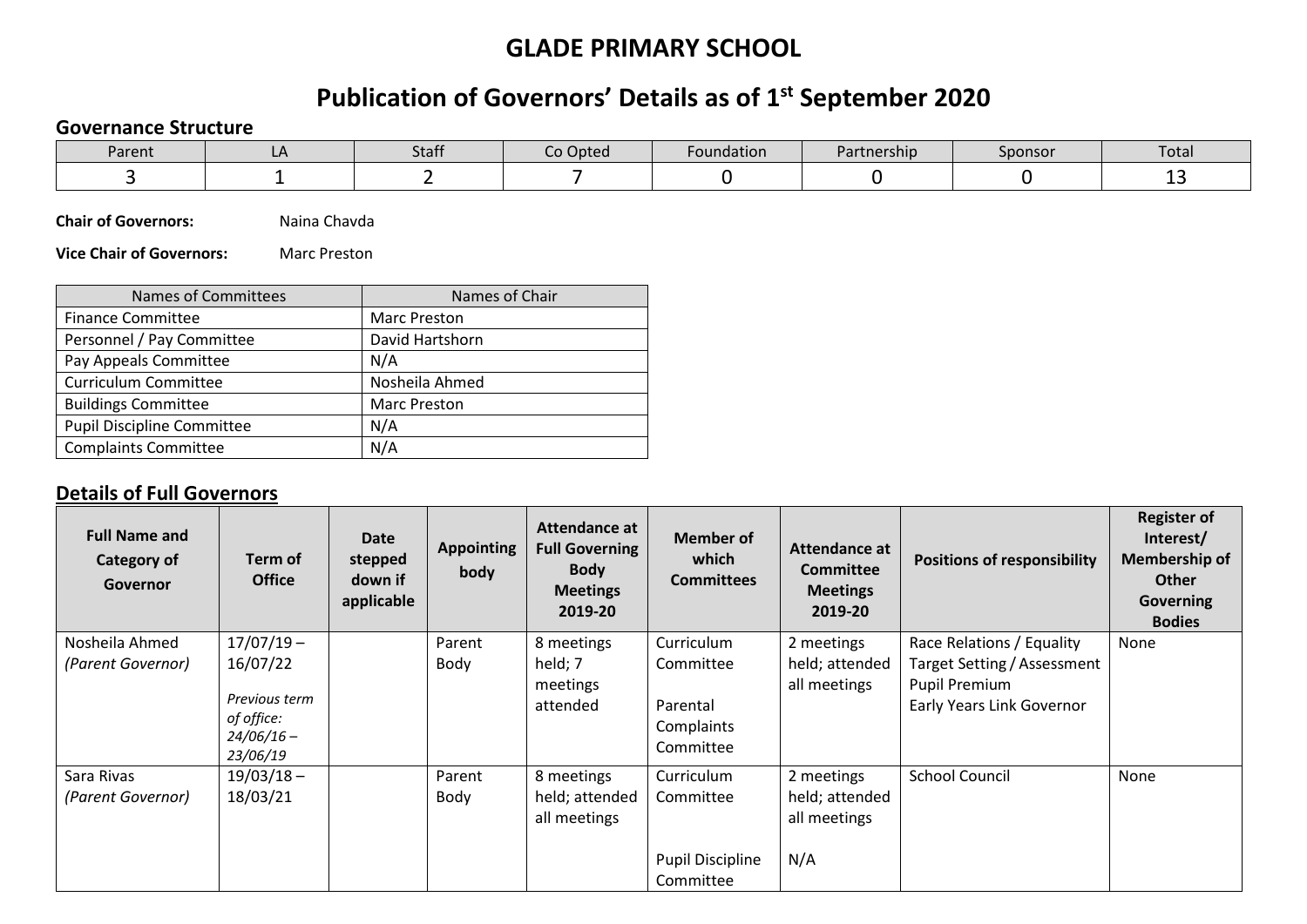|                                                                    |                                           |                   |                                              | Parental<br>Complaints<br>Committee  | N/A                                          |                                                                                           |                                             |
|--------------------------------------------------------------------|-------------------------------------------|-------------------|----------------------------------------------|--------------------------------------|----------------------------------------------|-------------------------------------------------------------------------------------------|---------------------------------------------|
| Suman Sheikh<br>(Parent Governor)                                  | $28/09/18 -$<br>27/07/21                  | Parent<br>Body    | 8 meetings<br>held; 6<br>attended            | Curriculum<br>Committee              | 2 meetings<br>held; attended<br>all meetings | <b>Special Educational Needs</b><br>Relationships & Sex<br><b>Education Link Governor</b> | None                                        |
| Naina Chavda<br>(Co-Opted Governor)<br><b>Chair of Governors</b>   | $08/07/18 -$<br>07/07/21<br>Previous term | Governing<br>Body | 8 meetings<br>held; attended<br>all meetings | Curriculum<br>Committee              | 2 meetings<br>held; attended<br>all meetings | Performance Management<br>Governor<br>Whistleblowing<br>Attendance                        | None                                        |
| $08/07/19 -$<br>07/07/21                                           | of office:<br>$08/07/15 -$<br>07/07/18    |                   |                                              | Personnel<br>Committee               | 2 meetings<br>held; attended<br>all meetings | Science<br>Non-Core Curriculum                                                            |                                             |
|                                                                    |                                           |                   |                                              | Pay Committee                        | 2 meetings<br>held; attended<br>all meetings |                                                                                           |                                             |
|                                                                    |                                           |                   |                                              | <b>Buildings</b><br>Committee        | 2 meetings<br>held; attended<br>all meetings |                                                                                           |                                             |
|                                                                    |                                           |                   |                                              | Finance<br>Committee                 | 2 meetings<br>held; attended<br>all meetings |                                                                                           |                                             |
|                                                                    |                                           |                   |                                              | <b>Pupil Discipline</b><br>Committee | N/A                                          |                                                                                           |                                             |
|                                                                    |                                           |                   |                                              | Parental<br>Complaints<br>Committee  | N/A                                          |                                                                                           |                                             |
| <b>Marc Preston</b><br>(Co-Opted Governor)<br><b>Vice-Chair of</b> | $08/07/18 -$<br>07/07/21<br>Previous term | Governing<br>Body | 8 meetings<br>held; attended<br>all meetings | Finance<br>Committee                 | 2 meetings<br>held; attended<br>all meetings | Chair of Finance and<br><b>Buildings Committees</b><br>Performance Management             | Vertice<br>Development<br>Management<br>Ltd |
| <b>Governors</b><br>$08/07/19 -$<br>07/07/21                       | of office:<br>$08/07/15 -$<br>07/07/18    |                   |                                              | <b>Buildings</b><br>Committee        | 2 meetings<br>held; 1<br>attended            | Governor<br>English / Gifted & Talented                                                   | New Foundation<br>Counselling               |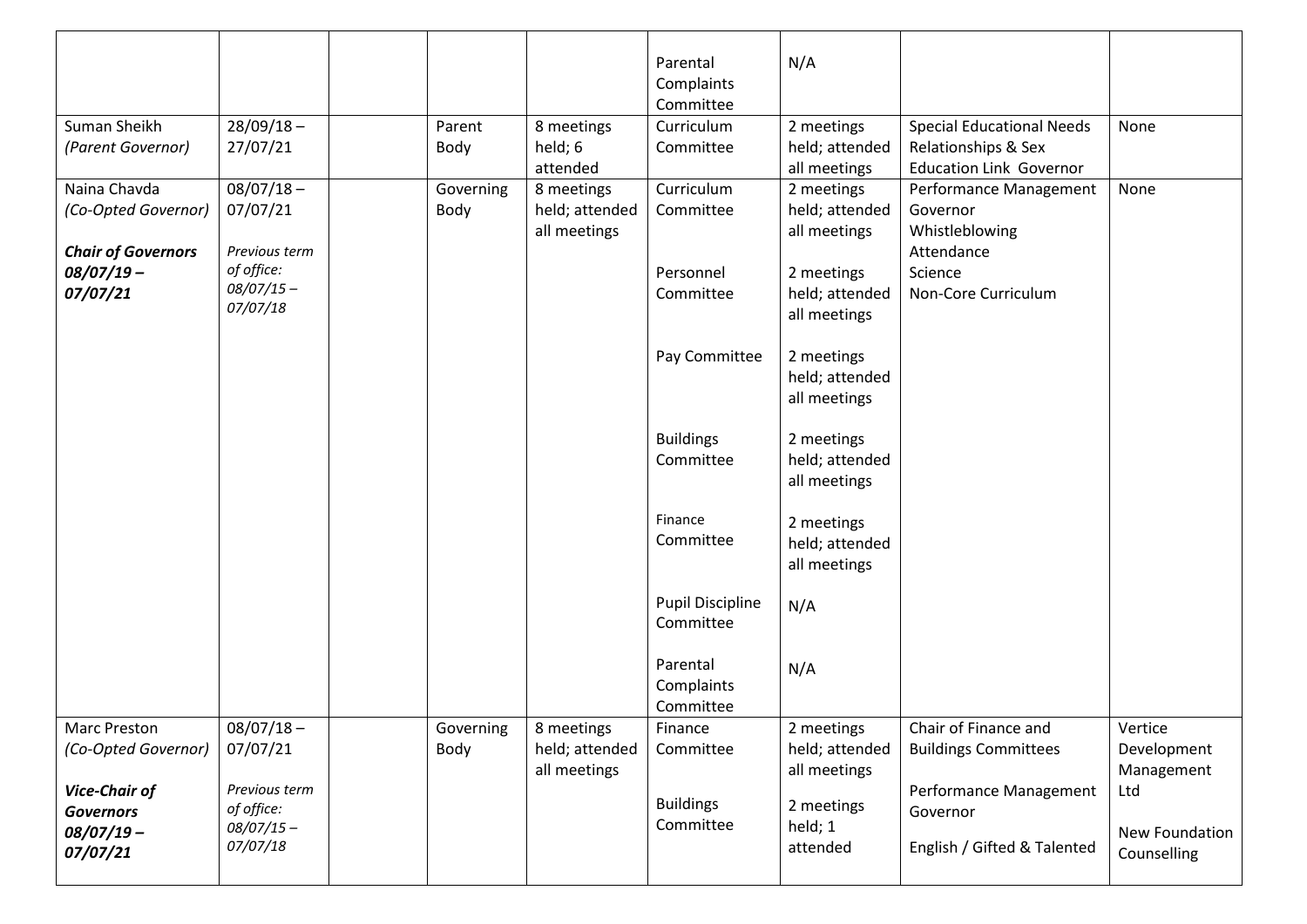|                                                          |                                                         |                   |                                   | Curriculum<br>Committee              | 2 meetings<br>held; no<br>meetings                       | Site Development / PE &<br>Sports Funding / Pupil and<br><b>Parent Counsellor Link</b> |      |
|----------------------------------------------------------|---------------------------------------------------------|-------------------|-----------------------------------|--------------------------------------|----------------------------------------------------------|----------------------------------------------------------------------------------------|------|
|                                                          |                                                         |                   |                                   | Personnel<br>Committee               | attended<br>2 meetings<br>held; 1<br>meeting<br>attended | Governor                                                                               |      |
|                                                          |                                                         |                   |                                   | Pay Committee                        | 2 meetings<br>held; attended<br>all meetings             |                                                                                        |      |
|                                                          |                                                         |                   |                                   | <b>Pupil Discipline</b><br>Committee | N/A                                                      |                                                                                        |      |
|                                                          |                                                         |                   |                                   | Parental<br>Complaints<br>Committee  | N/A                                                      |                                                                                        |      |
| David Hartshorn<br>(Co-Opted Governor)                   | $08/07/18 -$<br>07/07/21                                | Governing<br>Body | 8 meetings<br>held; 7<br>attended | Personnel<br>Committee               | 2 meetings<br>held; attended<br>all meetings             | Vice Chair of Governors<br>until 07/07/19                                              | None |
| <b>Vice Chair of</b><br><b>Governors</b><br>$08/07/18 -$ | Previous term<br>of office:<br>$08/07/15 -$<br>07/07/18 |                   |                                   | Pay Committee                        | 2 meetings<br>held; attended<br>all meetings             | Chair of Personnel & Pay<br>Committees                                                 |      |
| 07/07/19                                                 |                                                         |                   |                                   | <b>Buildings</b><br>Committee        | 2 meetings<br>held; attended<br>all meetings             | Child Protection /<br>Safeguarding Link Governor<br>Performance Management<br>Governor |      |
|                                                          |                                                         |                   |                                   | <b>Pupil Discipline</b><br>Committee | N/A                                                      |                                                                                        |      |
|                                                          |                                                         |                   |                                   | Parental<br>Complaints<br>Committee  | N/A                                                      |                                                                                        |      |
| Neil Woodward<br>(Co-Opted Governor)                     | $08/07/18 -$<br>07/07/21                                | Governing<br>Body | 8 meetings<br>held; 6<br>attended | <b>Buildings</b><br>Committee        | 2 meetings<br>held; 1<br>attended                        | ICT / Website Compliance<br>Link Governor                                              | None |